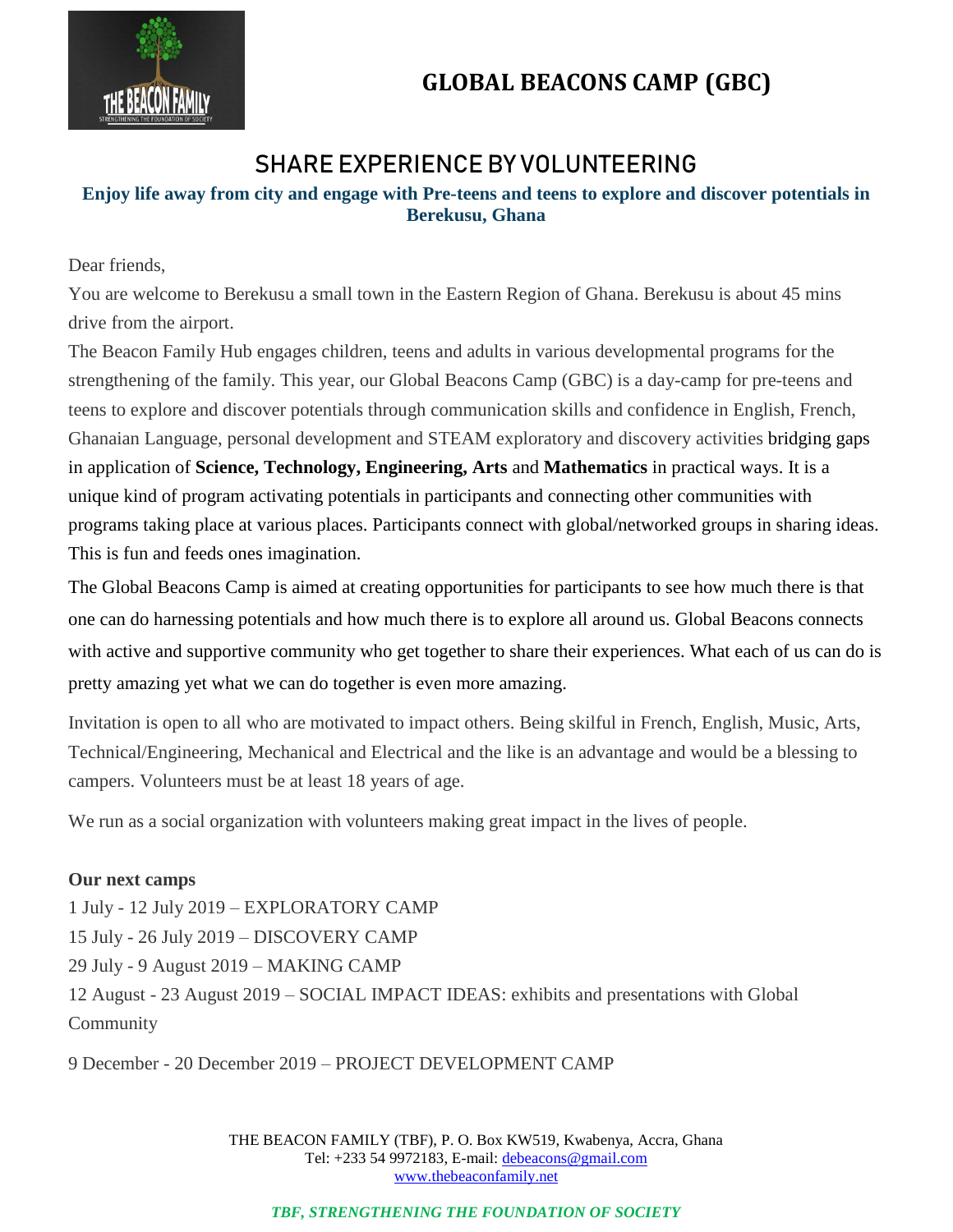

# **GLOBAL BEACONS CAMP (GBC)**

Camp lessons are not the same as school lessons. Even though it is holiday period, the young ones still have the possibilities of developing and building capacity in other areas beyond academics, so we try to make life in camp active, positive and interesting. For instance, the main point with Language is improving communication skills and building individual confidence. Through the performance of activities engineering projects, games, sports, music, designs etc we develop participants communication skills, self esteem, positive self image and confidence.

All skills, interests and hobbies are good for enriching lessons to build others on. Camp life is active, enjoyable and positive. All campers, old and young by affecting one another, experience success, becoming more confident, developing long-life skills and makes new friends. Ready to connect with others in service; do not hesitate to get in touch!

#### **Lodging, cultural exposure and learning opportunities**

Accommodation is available in-house (Limited), with families in the community or at near-by guest house. Food is provided at camp site during sessions Volunteers have opportunity to participate in all activities according to skills and interest.

#### **Identification**

We will ask to see your passport / ID card. We hope you understand that this measure is for the best of all of us, including you!

### **Volunteer activity includes:**

Program facilitation/teaching Session coordination Compound set-up for outdoor activities *Extra activities based on interest*  Gardening Cooking / shopping General maintenance of the campsite Local language practice Others as needed A typical day timetable is about 8 hours per day and two free days per week.

### **Camp languages**

**English** – Easing tension in expressing oneself **French** – Building capacity in speaking the language drawing from classroom French lessons

> THE BEACON FAMILY (TBF), P. O. Box KW519, Kwabenya, Accra, Ghana Tel: +233 54 9972183, E-mail: debeacons@gmail.com www.thebeaconfamily.net

*TBF, STRENGTHENING THE FOUNDATION OF SOCIETY*